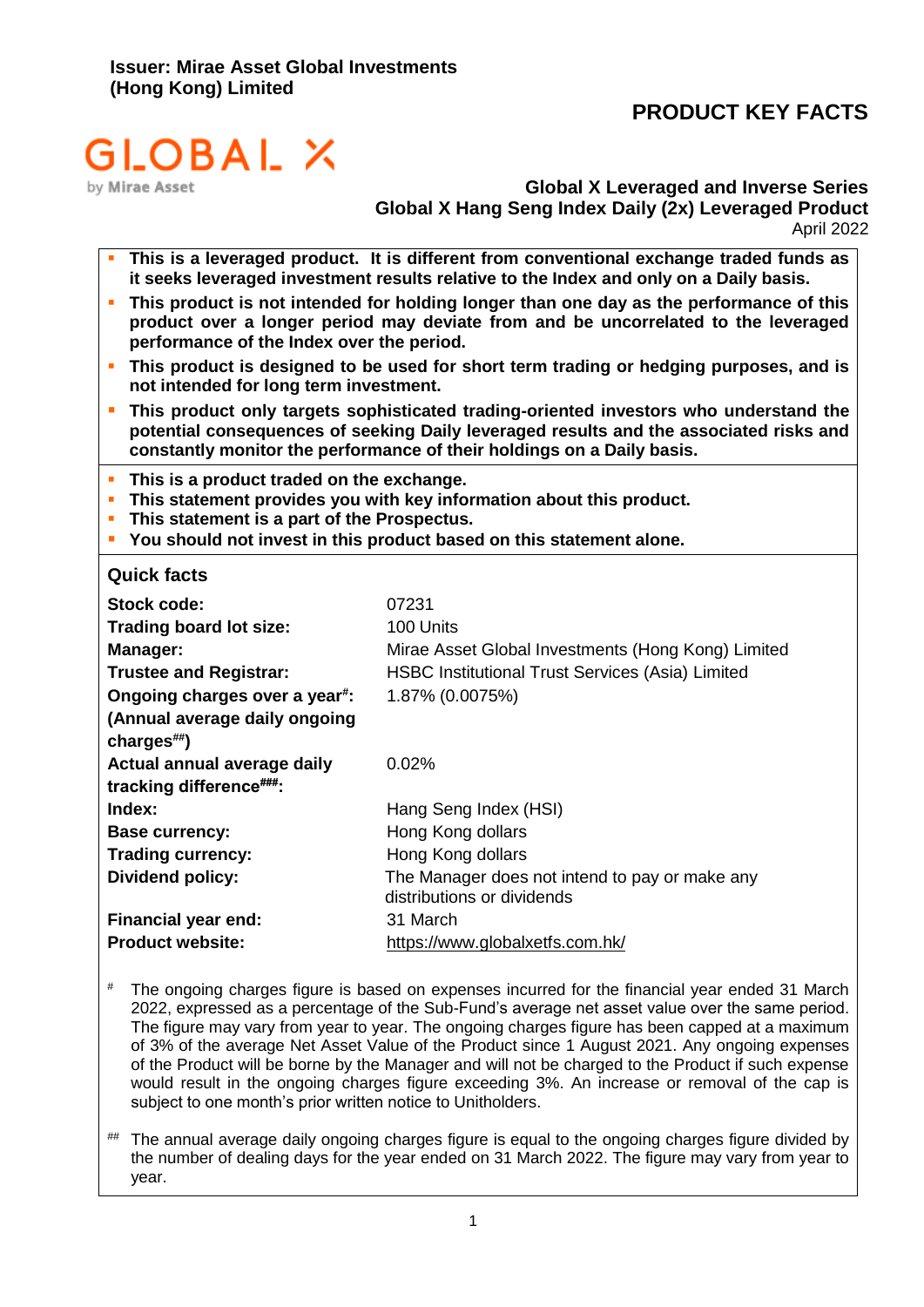### This is an actual annual average daily tracking difference of the most recent calendar year and that investors should refer to the Product's website for updated actual average Daily tracking difference information.

# **What is this product?**

- Global X Hang Seng Index Daily (2x) Leveraged Product (the "**Product**") is a sub-fund of the Global X Leveraged and Inverse Series, which is an umbrella unit trust established under Hong Kong law. The Product is an index tracking product falling under Chapter 8.6 and Chapter 8.8 of the Code on Unit Trusts and Mutual Funds. The units of the Product ("**Units**") are listed on The Stock Exchange of Hong Kong Limited (the "**SEHK**"). These Units are traded on the SEHK like listed stocks.
- It is a futures-based product which invests directly in futures contracts on the Index traded on The Hong Kong Futures Exchange Limited (the "**HKFE**") ("**HSI Futures Contracts**") so as to give the Product the leveraged (2x) Daily performance of the Index.
- The Product is denominated in HKD. Creations and redemptions are in HKD only.

# **Objective and investment strategy**

# **Objective**

The Product seeks to provide investment results that, before fees and expenses, closely correspond to twice (2x) the Daily performance of the Hang Seng Index (HSI) (the "**Index**"). **The Product does not seek to achieve its stated objective over a period of time greater than one day.**

"**Daily**" in relation to the leveraged performance of the Index or performance of the Product, means the leveraged performance of the Index or performance of the Product (as the case may be) from the close of the relevant market of a given Business Day until the close of the relevant market on the subsequent Business Day.

# **Strategy**

In seeking to achieve the Product's investment objective, the Manager will adopt a futures-based replication investment strategy through investing directly in the spot month HSI Futures Contracts and in the spot month Mini-Hang Seng Index Futures Contracts, subject to the rolling strategy discussed below, to obtain the required exposure to the Index. For the purpose of this product key facts statement, any reference to HSI Futures Contracts shall include Mini-Hang Seng Index Futures Contracts, unless the context requires otherwise.

In entering into the spot month HSI Futures Contracts, the Manager anticipates that not more than 40% of the Net Asset Value of the Product from time to time will be used as margin to acquire the HSI Futures Contracts. Under exceptional circumstances (e.g. increased margin requirement by the exchange and/or brokers in extreme market turbulence), the margin requirement may increase substantially.

Not less than 50% of the Net Asset Value of the Product (this percentage may be reduced proportionally under exceptional circumstances when there is a higher margin requirement, as described above) will be invested in cash and cash equivalents (e.g. short term deposits) denominated in HKD. Yield in HKD from such cash and investment products will be used to meet the Product's fees and expenses and after deduction of such fees and expenses, the remainder (if any) will be reinvested into the Product. In addition, the Product will invest up to 10% of its Net Asset Value in exchange traded funds listed in Hong Kong, the investment objective of which are to track the performance of the Index, and which are not managed by any member of the Mirae Asset Group ("**HSI ETFs**").

The Product will not enter into securities lending transactions, sale and repurchase transactions, reverse repurchase transactions or other similar over-the-counter transactions.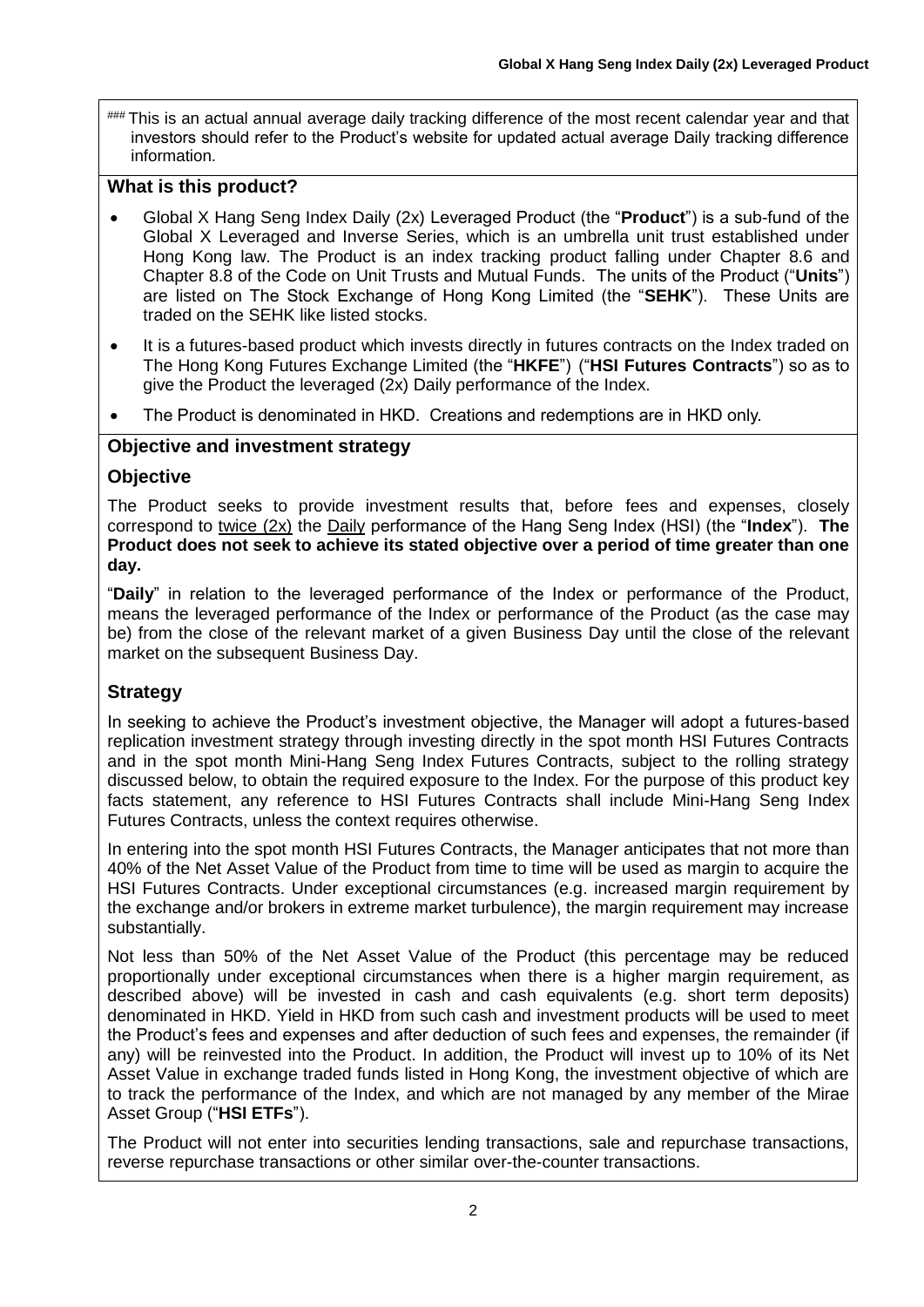# **Daily rebalancing**

The Product as a leveraged product will rebalance its position on a day when the HKFE and SEHK are open for trading (i.e. a Business Day). On such days the Product will rebalance its position at or around the close of trading of the underlying markets, by increasing exposure in response to the Index's Daily gains or reducing exposure in response to the Index's Daily losses, so that its Daily leverage exposure ratio to the Index is consistent with the Product's investment objective.

# **Futures roll**

The Manager will use its discretion to carry out the roll-over of the spot month HSI Futures Contracts into next month HSI Futures Contracts with the goal that, by one Business Day before the last trading day of the spot month HSI Futures Contracts, all roll over activities would have occurred.

# **Index**

The Hang Seng Index, commonly referred to as HSI (the "**Index**"), measures the performance of the largest and most liquid companies listed in Hong Kong. It comprises a representative sample of stocks quoted on the SEHK.

Prior to the May 2021 index review, the universe of securities of the Index comprises securities of Greater China companies that are listed on the Main Board of the SEHK. It includes primary or secondary listed shares of companies and real estate investment trusts, but excludes stapled securities, foreign companies, biotech companies with stock names end with marker "B" and investment companies listed under Chapter 21 of the Listing Rules. With effect from the May 2021 index review, the universe of securities of the Index constituents refer to the Hang Seng Composite LargeCap & MidCap Index as of index review data cut-off date, and excludes foreign companies, stapled securities and biotech companies with stock names end with marker "B".

The Index adopts a free float-adjusted market capitalisation weighted methodology with a specified cap-level on individual constituent weightings. Currently, weighted voting rights constituents ("**WVRs**") and secondary-listed constituents are subject to a 5% weighting cap, and other constituents are subject to a 10% weighting cap. With effect from the June 2021 index rebalancing, all individual constituents, including WVRs, secondary-listed constituents and other constituents, will be subject to an aligned weighting cap of 8%.

The Index has four sub-indices, being finance, commerce and industry, properties and utilities, and each constituent belongs to one of these sub-indices based on the industry classification of the Hang Seng Industry Classification System.

The Index is a price return index. A price return index calculates the performance of the Index constituents without adjustments for cash dividends or warrant bonuses.

As at 31 March 2022, it comprised 66 constituent stocks with total market capitalisation of approximately HKD 23,316,725 million. The number of Index constituents is targeted to increase to 80 through the regular index reviews by mid-2022 and, ultimately, to fix the number at 100.

The Index was launched on 24 November 1969 and had a base level of 100 on 31 July 1964. The Index is denominated in HKD.

The Index is compiled and managed by Hang Seng Indexes Company Limited (the "**Index Provider**"). The Manager (and each of its Connected Persons) is independent of the Index Provider.

# **Index constituents**

You can obtain the list of the constituents of the Index, their respective weightings and additional information of the Index including the index methodology and the closing level of the Index from the website of the Index Provider at [www.hsi.com.hk](http://www.hsi.com.hk/) (this website has not been reviewed by the SFC).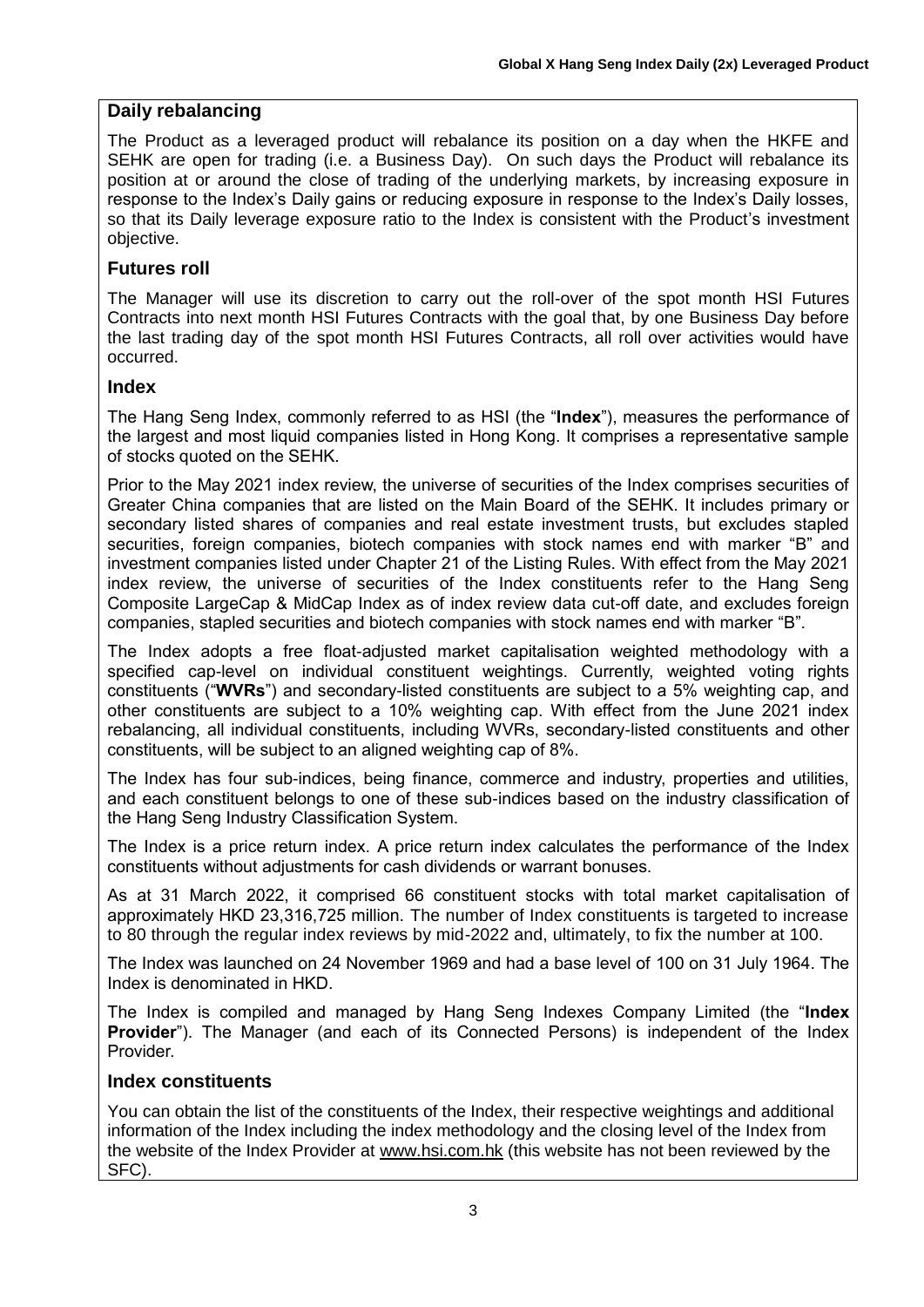# **Index codes**

Bloomberg: HSI Reuters: HSI

# **Use of derivatives / Investment in derivatives**

The Product's net derivative exposure may be more than 100% of the Product's Net Asset Value.

## **What are the key risks?**

**Investment involves risks. Please refer to the Prospectus for details including as to the risk factors.**

#### **1. Investment risk**

The Product is a derivative product and not suitable for all investors. There is no guarantee of the repayment of principal. Therefore your investment in the Product may suffer substantial/total losses.

#### **2. Long term holding risk**

- **The Product is not intended for holding longer than one day** as the performance of the Product over a period longer than one day will very likely differ in amount and possibly direction from the leveraged performance of the Index over that same period (e.g. the loss may be more than twice the fall in the Index).
- The effect of compounding becomes more pronounced on the Product's performance as the Index experiences volatility. With higher Index volatility, the deviation of the Product's performance from the leveraged performance of the Index will increase, and the performance of the Product will generally be adversely affected.
- As a result of Daily rebalancing, the Index's volatility and the effects of compounding of each day's return over time, it is even possible that the Product will lose money over time while the Index's performance increases or is flat.

#### **3. Leverage risk**

• The Product will utilise leverage to achieve a Daily return equivalent to twice (2x) the return of the Index. Both gains and losses will be magnified. The risk of loss resulting from an investment in the Product in certain circumstances including a bear market will be substantially more than a fund that does not employ leverage.

#### **4. Risk of rebalancing activities**

There is no assurance that the Product can rebalance its portfolio on a Daily basis to achieve its investment objective. Market disruption, regulatory restrictions or extreme market volatility may adversely affect the Product's ability to rebalance its portfolio.

#### **5. Liquidity risk**

The rebalancing activities of the Product typically take place near the end of a Business Day, at or around the close of trading of the underlying markets, to minimise tracking difference. As a result, the Product may be more exposed to the market conditions during a shorter interval and may be more subject to liquidity risk.

#### **6. Intraday investment risk**

• Leverage factor of the Product may change during a trading day when market moves but it will not be rebalanced immediately. The Product is normally rebalanced near the end of a Business Day, at or around the close of trading of the underlying markets. As such, return for investors that invest for a period less than a full trading day may be greater than or less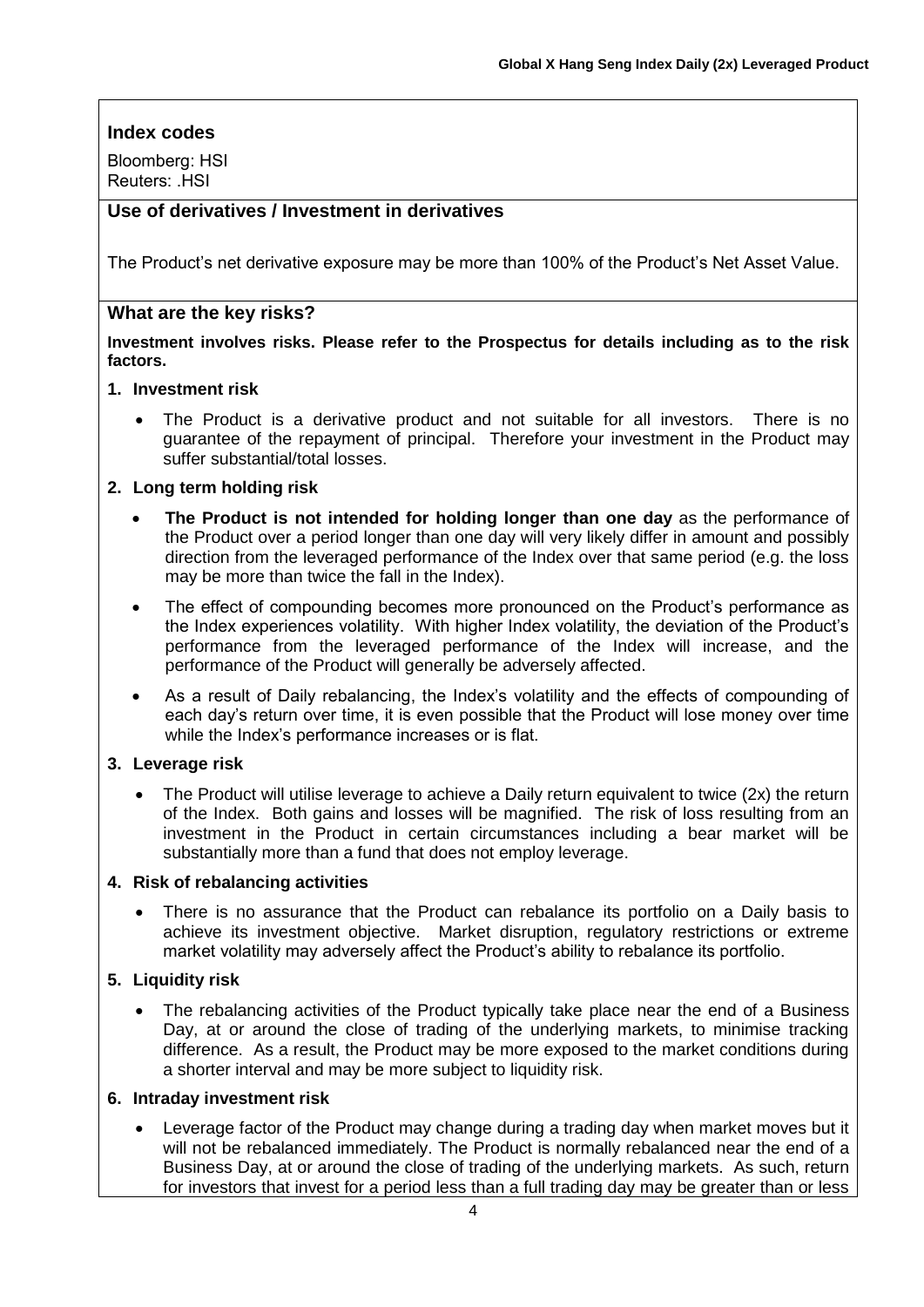than two times (2x) leveraged investment exposure to the Index, depending upon the movement of the Index from the last rebalancing until the time of purchase.

## **7. Portfolio turnover risk**

• Daily rebalancing of Product's holdings causes a higher level of portfolio transactions than compared to the conventional ETFs. High levels of transactions increase brokerage and other transaction costs.

## **8. Futures contracts risks**

- The Product is a futures based product. Investment in futures contracts involves specific risks such as high volatility, leverage, rollover and margin risks. The leverage component of futures contracts can result in a loss significantly greater than the amount invested in the futures contracts by the Product. Exposures to futures contracts may lead to a high risk of significant loss by the Product.
- A "roll" occurs when an existing futures contract is about to expire and is replaced with a futures contract representing the same underlying but with a later expiration date. The value of the Product's portfolio (and so the Net Asset Value per Unit) may be adversely affected by the cost of rolling positions forward (due to the higher price of the futures contract with a later expiration date) as the futures contracts approach expiry.
- There may be imperfect correlation between the value of the underlying reference assets and the futures contracts, which may prevent the Product from achieving its investment objective.

# **9. Volatility risk**

• Prices of the Product may be more volatile than conventional ETFs because of using leverage and the Daily rebalancing activities.

# **10.Holding of HSI Futures Contracts restriction in number risk**

The positions of futures contracts or stock options contracts held or controlled by the Product, and/or the positions held or controlled by the Manager, including positions held for the Manager's own account or for the funds under its management (such as the Product) but controlled by the Manager, may not in aggregate exceed the relevant maximum under the Securities and Futures (Contracts Limits and Reportable Position) Rules (the "**Rules**"). Accordingly, if the position held or controlled by the Product, and/or the positions held or controlled by the Manager, including positions held for the Manager's own account or for the funds under its management (such as the Product) but controlled by the Manager, reaches the relevant position limit or if the Net Asset Value of the Product grows significantly, the restrictions under the Rules may prevent creations of Units due to the inability under the Rules of the Product to acquire further HSI Futures Contracts. This may cause a divergence between the trading price of a Unit on the SEHK and the Net Asset Value per Unit. The investment exposure could also deviate from the target exposure which adds tracking error to the Product.

# **11.Concentration risk**

• To the extent that the Index constituents concentrate in Hong Kong listed securities (including H-shares and red chip shares) of a particular sector or market, the investment of the Product may be similarly concentrated. The value of the Product may be more volatile than that of a fund having a more diverse portfolio of investments. The value of the Product may be more susceptible to adverse conditions in such particular sector or market.

#### **12.Passive investments risks**

• The Product is not "actively managed" and therefore the Manager will not have discretion to adapt to market changes when the Index moves in an unfavourable direction to the Product. In such circumstances the Product will also decrease in value.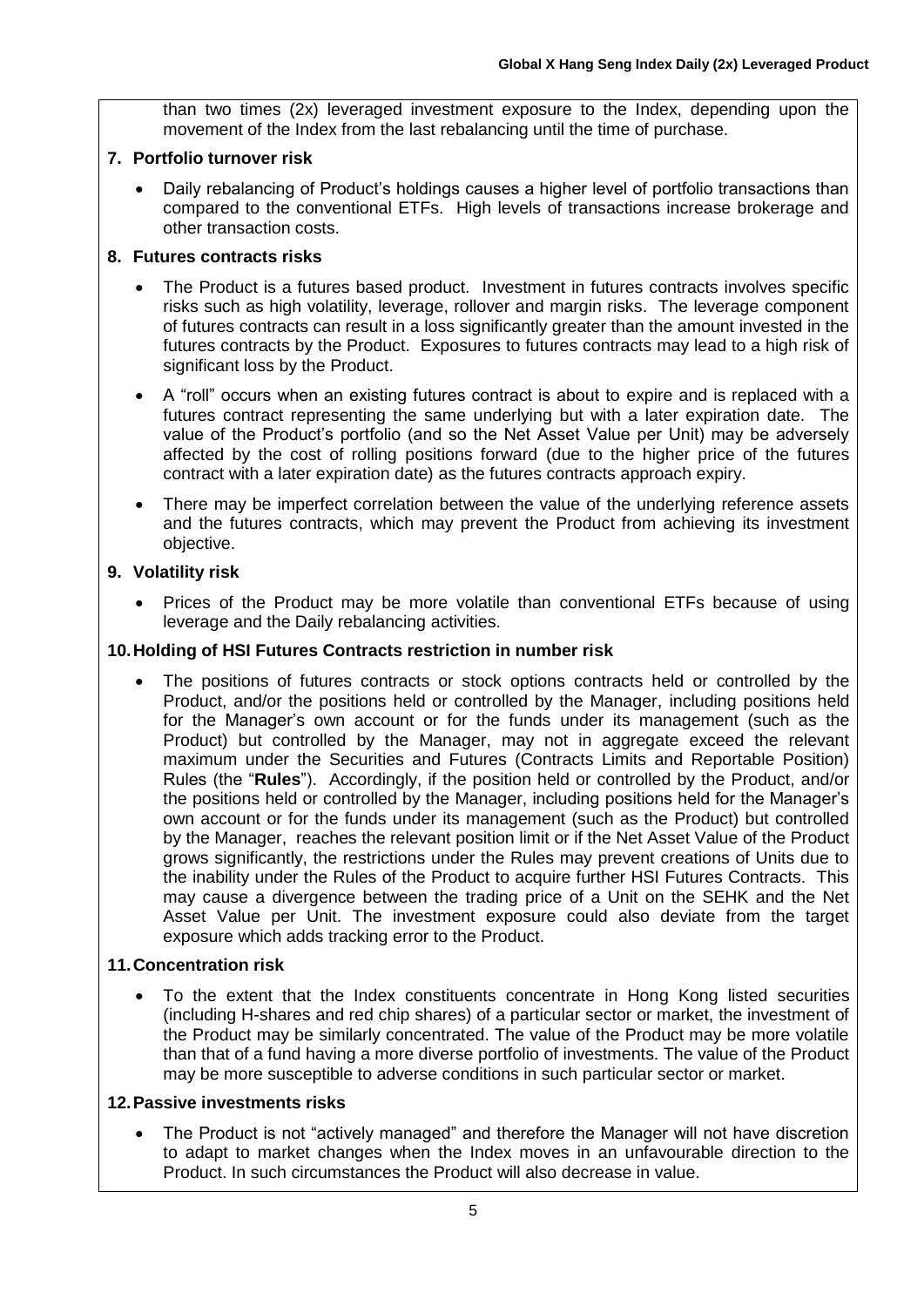# **13.Trading risks**

- The trading price of the Units on the SEHK is driven by market factors such as the demand and supply of the Units. Therefore, the Units may trade at a substantial premium or discount to the Net Asset Value.
- As investors will pay certain charges (e.g. trading fees and brokerage fees) to buy or sell Units on the SEHK, investors may pay more than the Net Asset Value per Unit when buying Units on the SEHK, and may receive less than the Net Asset Value per Unit when selling Units on the SEHK.

# **14.Trading differences risk**

- The HKFE and the SEHK have different trading hours. As the HKFE may be open when Units in the Product are not priced, the value of the HSI Futures Contracts in the Product's portfolio may change at times when investors will not be able to purchase or sell the Product's Units. Difference in trading hours between the HKFE and the SEHK may increase the level of premium/discount of the Unit price to its Net Asset Value.
- Trading of the Index constituents closes earlier than trading of the HSI Futures Contracts so there may continue to be price movements for HSI Futures Contracts when Index constituents are not trading. There may be imperfect correlation between the value of the Index constituents and the HSI Futures Contracts, which may prevent the Product from achieving its investment objective.

#### **15.Tracking error and correlation risks**

• Fees, expenses, transaction costs, high portfolio turnover, liquidity of the market and the investment strategy adopted by the Manager may result in tracking error, and the reduced the correlation between the performance of the Product and the two times (2x) Daily performance of the Index. The Manager will monitor and seek to manage such risk in minimising tracking error. There can be no assurance of exact or identical replication at any time of two times (2x) the Daily performance of the Index.

#### **16.Termination risk**

The Product may be terminated early under certain circumstances, for example, where there is no market maker, the Index is no longer available for benchmarking or if the size of the Product falls below HKD80 million. Any distribution received by a Unitholder on termination of the Product may be less than the capital initially invested by the Unitholder, resulting in a loss to the Unitholder.

#### **17.Reliance on market maker risks**

• Although it is a requirement that the Manager will use its best endeavours to put in place arrangements so that at least one market maker will maintain a market for the Units and gives not less than 3 months' notice prior to terminating market making arrangement under the relevant market maker agreement, liquidity in the market for the Units may be adversely affected if there is only one market maker for the Units. Also, the Product may be required by the SFC to be terminated if there is no market maker for the Units. There is no guarantee that any market making activity will be effective.

# **How has the Product performed?**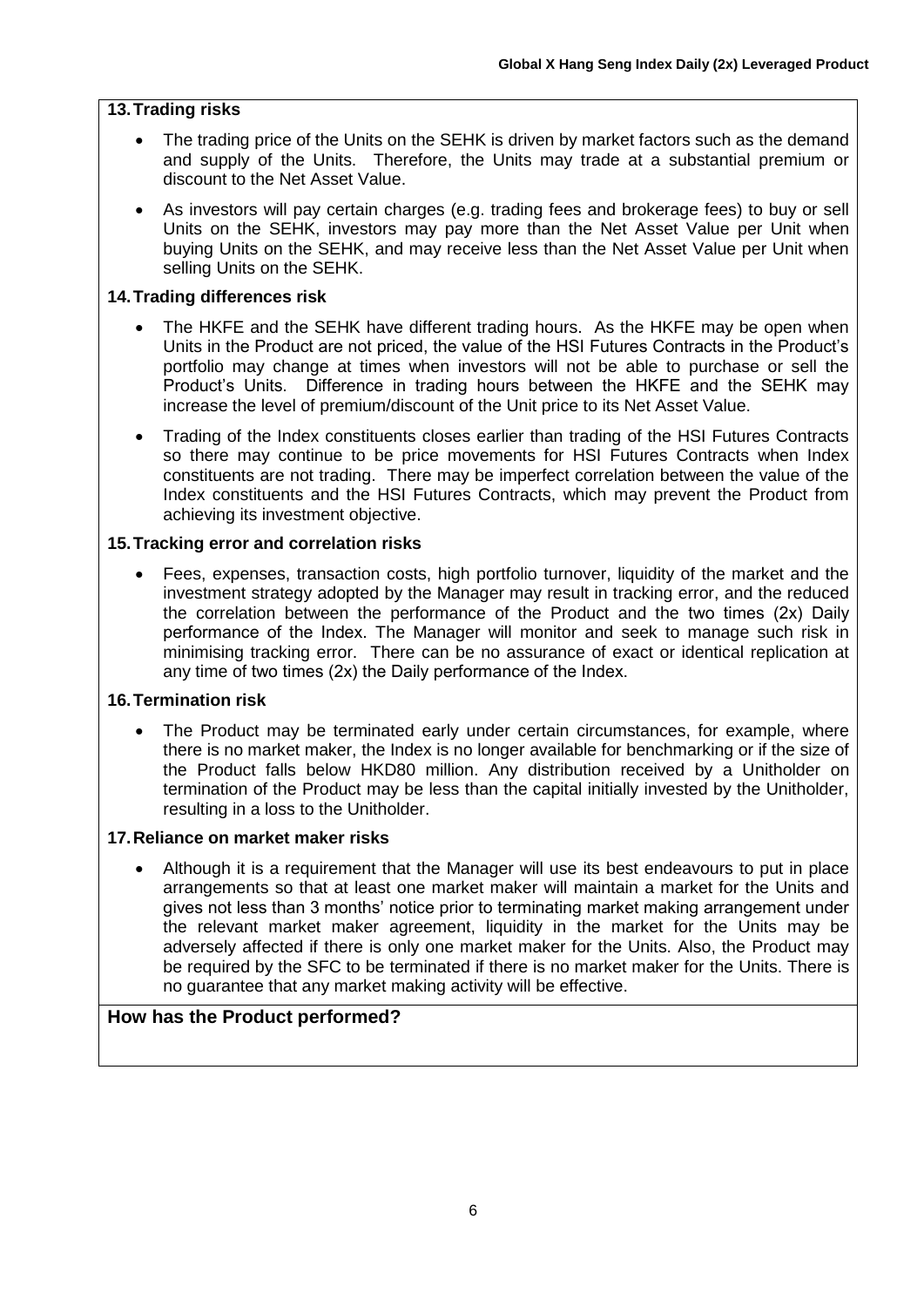

- Past performance information of the Product is not indicative of future performance. Investors may not get back the full amount invested.
- The computation basis of performance of the Product is based on the calendar year end, NAV-To-NAV, without any reinvestment of distributions.
- The graph shows how much the Product and the underlying index increased or decreased in value during the calendar year being shown.
- Performance of the Product has been calculated in HKD taking into account ongoing charges and excluding your trading costs on SEHK.
- The Product seeks to achieve its stated investment objective in one day and rebalances at the end of the day. That is, the performance of the Product may not correspond to two times the return of the underlying index over a one-year period or any period beyond one day. Investors should refer to the Prospectus for more information about the differences between the performance of the Product and two times the return of the underlying index over a period longer than one day.
- Where no past performance is shown there was insufficient data available in that year to provide performance.
- Launch date: 10 March 2017.

#### **Is there any guarantee?**

The Product does not have any guarantees. You may not get back the amount of money you invest.

#### **What are the fees and charges?**

#### **Charges incurred when trading the Product on the SEHK**

| Fee                     | What you pay            |
|-------------------------|-------------------------|
| <b>Brokerage fee</b>    | Market rates            |
| <b>Transaction levy</b> | $0.0027\%$ <sup>1</sup> |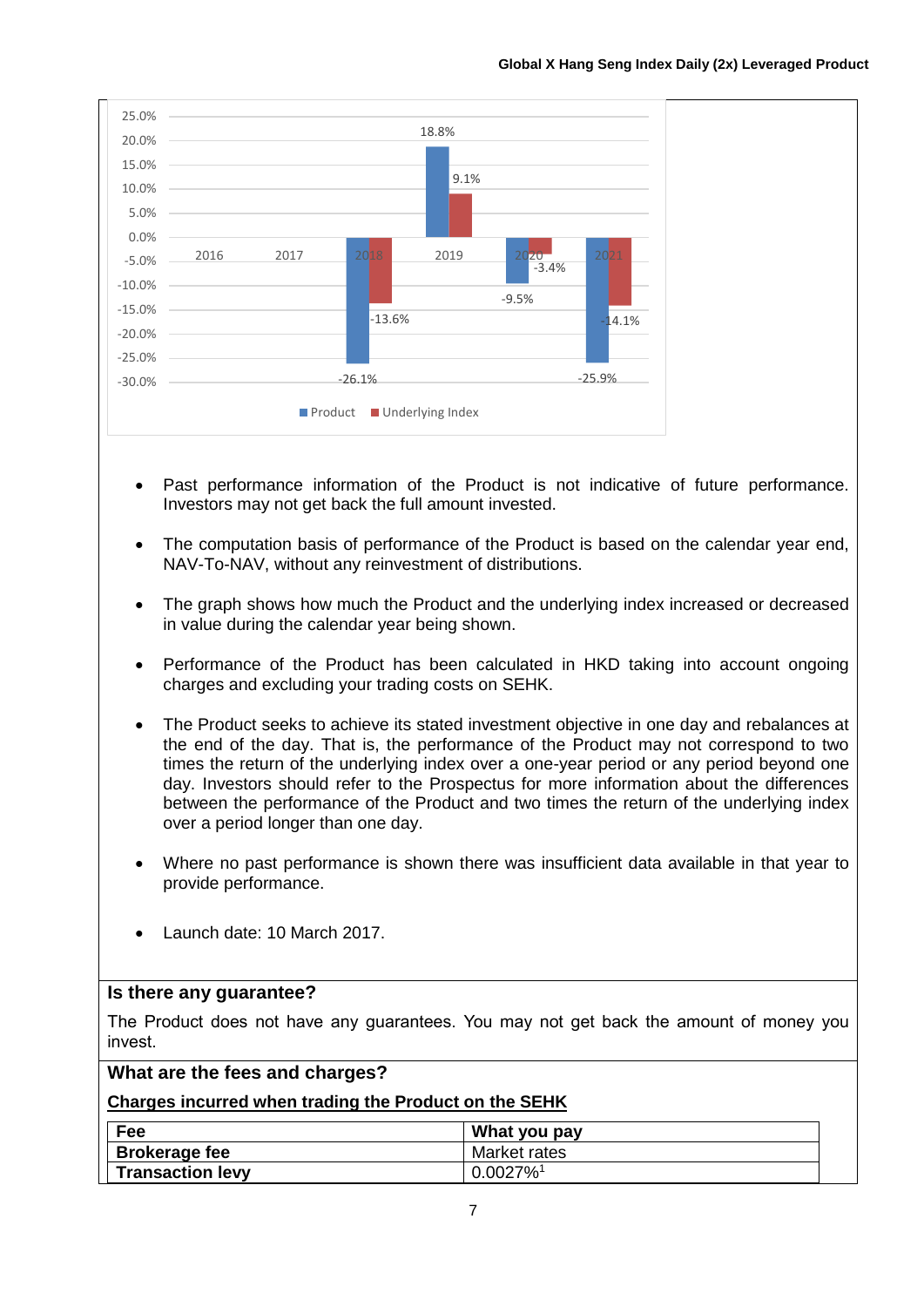| $T$ -adis-<br>tee<br><b>Haulity</b>   | $\mathbf{a} \mathbf{a} \mathbf{b} \mathbf{a} \mathbf{b}$<br>U.UUJ<br>7٥ |  |
|---------------------------------------|-------------------------------------------------------------------------|--|
| $\mathbf{A}$<br>utv<br>σιαπιν<br>uu u | .<br>Nh.                                                                |  |

- $1$ <sup>1</sup> Transaction levy of 0.0027% of the trading price of the Units, payable by each of the buyer and the seller.
- $2$  Trading fee of 0.005% of the trading price of the Units, payable by each of the buyer and the seller.

# **Ongoing fees payable by the Product**

The following expenses will be paid out of the Product. They affect you because they reduce the Net Asset Value which may affect the trading price.

|                           | Annual rate (as a % of the Product's Net<br><b>Asset Value)</b>                                                       |
|---------------------------|-----------------------------------------------------------------------------------------------------------------------|
| <b>Management fee*</b>    | Up to 0.65%                                                                                                           |
| Trustee fee*              | Up to 0.12%, subject to a monthly minimum<br>of HKD78,000 (minimum fee waived from 10<br>March 2017 to 10 March 2019) |
| <b>Performance fee</b>    | Not applicable                                                                                                        |
| <b>Administration fee</b> | Not applicable                                                                                                        |

Please note that such a fee may be increased up to a permitted maximum amount by providing 1 month's prior notice to Unitholders. Please refer to the "Fees and Charges" section of the Prospectus for details.

# **Other fees**

You may have to pay other fees when dealing in the Units of the Product.

# **Additional information**

The Manager will publish important news and information with respect to the Product (including in respect of the Index), in the English and Chinese languages (unless otherwise specified), on the Manager's website at https://www.globalxetfs.com.hk/ (which has not been reviewed by the SFC) including:

- the Prospectus and this statement (as revised from time to time);
- **•** the latest annual accounts and interim unaudited report (in English only);
- any notices relating to material changes to the Product which may have an impact on its investor such as material alterations or additions to the Prospectus or the Product's constitutive documents;
- any public announcements made by the Product, including information with regard to the Product and Index, the notices of the suspension of the creation and redemption of units, the suspension of the calculation of the Net Asset Value, changes in fees and the suspension and resumption of trading;
- **.** the near real time indicative Net Asset Value per Unit updated every 15 seconds throughout each dealing day in HKD;
- the last Net Asset Value of the Product in HKD, and last Net Asset Value per Unit in HKD;
- the actual daily tracking difference, the actual average daily tracking difference and the tracking error of the Product;
- **•** the ongoing charges figures and the past performance information of the Product;
- full portfolio information of the Product (updated on a daily basis);